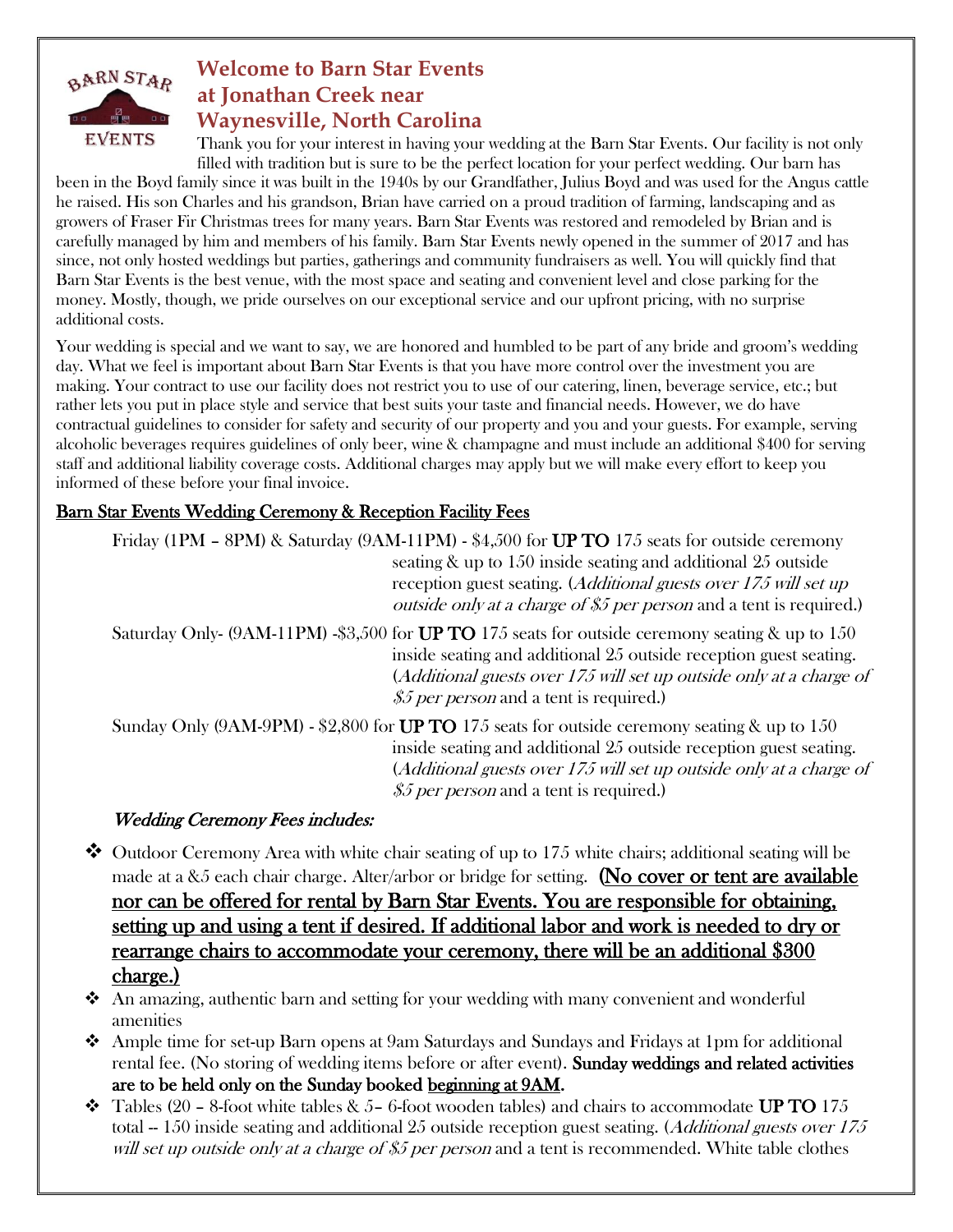for the 8ft tables available for use (up to 20; additional at charge). Placement of table clothes are your obligation. Décor, colors and decorations are up to you.

- $\clubsuit$  Sign-in table, gift table, etc., designated cake area, drink area & optional beer/wine serving area with additional charge for liability & serving.
- ❖ Amazing picturesque settings and props for photography including antique tractors, wagon, silo, and a 1940s truck.
- ❖ Outdoor picnic table seating with umbrellas, corn-hole boards for guest enjoyment, etc.
- ❖ Bridal dressing area that is air conditioned
- ❖ Separate groom's "man cave" on property
- ❖ Restrooms in the barn that are handicap accessible
- ❖ Catering space with staging area NO ONSITE FOOD COOKING as we do not have a commercial kitchen. Use is for reheating and serving prep only. Kitchen includes stove, microwave, large commercial icemaker, sink and refrigerator with small freezer.
- ❖ Dance floor area
- ❖ Sound system with Bluetooth available inside the barn only, with microphone for use (designated DJ required)
- $\bullet$  Flat convenient parking for all guests; all areas handicap accessible & parking attendants
- ❖ Very easy convenient location for all guests to locate and travel to and from
- ❖ Hosts on site to aid and assist in friendly and helpful manner during wedding day
- $\triangle$  Meeting time (up to 1.5 hours; no more than 2 visits) for planning with additional vendors; additional time over this amount will be charged \$50 per hour.
- ❖ Trash removal (must be bagged and left for pickup)
- $\clubsuit$  A list of additional amenities (with pricing) available  $\bullet$  Initial  $\bullet$

## Weddings, Rehearsal Parties and Other Private Events

We enjoy the guests we serve as well as the relationships that we build in the process of planning and hosting your event and it is our intent and will to provide you the most honest, courteous, and inclusive service possible so that you and your guests will not only enjoy their time at Barn Star Events but will look forward to the next visit. We reserve the right, however, to refrain contracting use of our facilities for any reason that gives warrant for concern to our business or staff. We also reserve the right to end your event with violation of this agreement early for safety and security reasons. We thank you for your interest in Barn Start Events!

Each event will have a defined START time and a defined END time. Decorators, florists, bakers, wedding parties, etc. Must be aware of event START time. Events that run past event END time will be billed \$400 for each additional hour on site. Events at Barn Star Events must start cleaning up **ONE-hour prior to END time** with the facility and parking areas CLEARED thirty minutes after END time. Although we encourage clients to be innovative and creative with event themes and décor, we ask that you follow these few guidelines:

### ❖ NO OPEN FLAMES MAY BE USED IN DECORATING OR IN ANY PART OF THE EVENT. (NO SPARKLERS)

- $\div$  NO SMOKING OR VAPING in the barn area or in the parking area/field area. There will be a designated smoking area available. Please keep in mind you are responsible for this historic wooden structure that is in a hay field while it is in use for you event!
- $\triangle$  After wedding departures please use bubbles, bird seed, **REAL** flower petals, etc. at departure of the newlyweds. WE DO NOT allow any loose materials. This includes fake flower petals, spray string, confetti, glitter, or other items than can easily blow off tables and onto our floor or grounds. It can be a slip hazard on our concrete floor and can be hazardous to farm animals and will result in a \$500 clean up fee to the client. No helium balloons, Sparklers, Chinese lanterns (or other flammable items), nofloating release items – again, we are a working farm with farm animals.
- ❖ Décor plans including MOVING TABLES and/or HANGING ITEMS should be APPROVED by BSE prior to event. NO pews or benches are to be rearranged. Individuals responsible for event must remain for the duration of contracted event and until all items are removed. The placing and removing of decorations on the arbor or anywhere above 6 feet in height is at the personal risk. Barn Star Events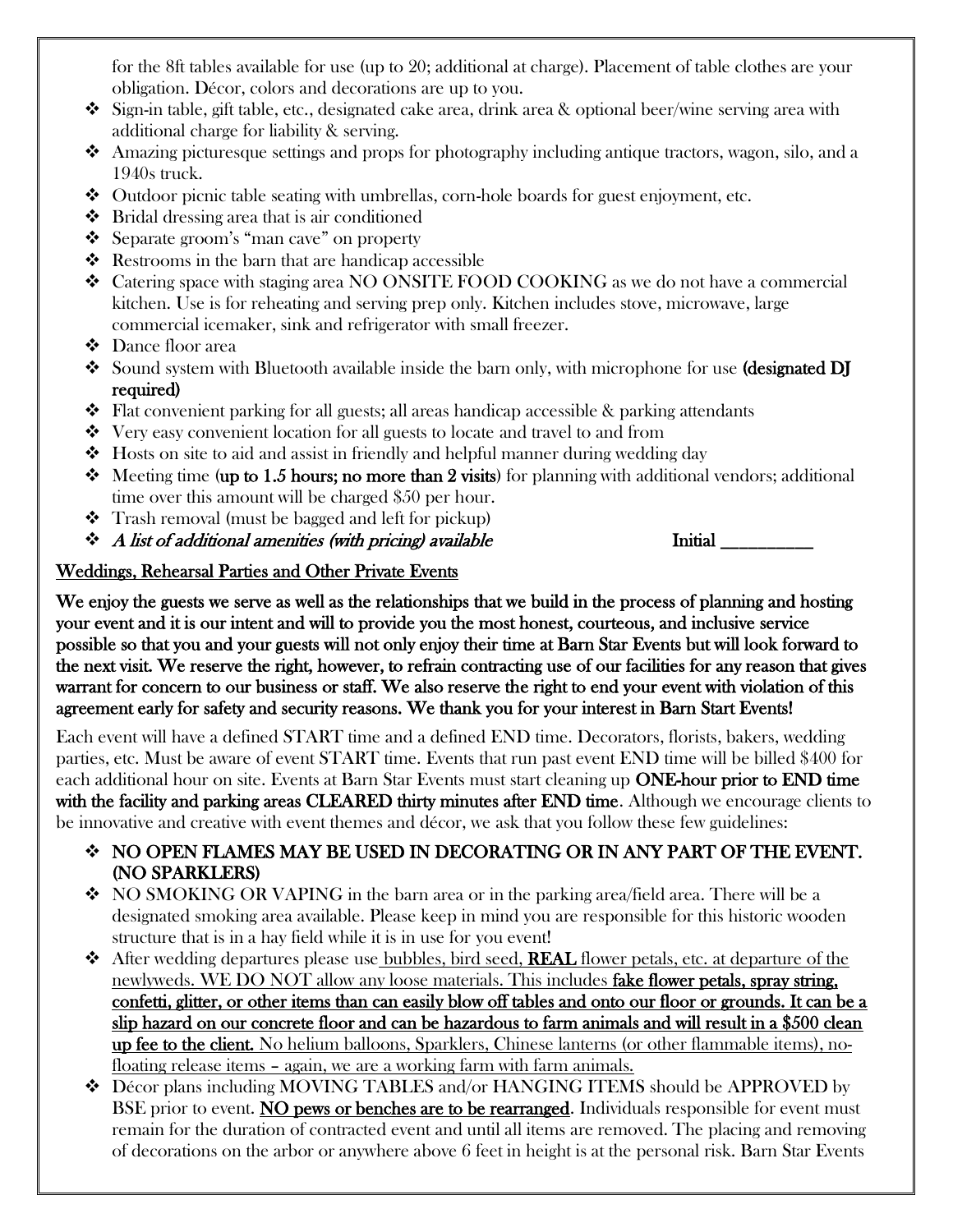is not liable for injuries received on our property. No items can be brought in advance nor kept over past your event. DO NOT SLIDE ITEMS ON THE STAINED CONCRETE FLOOR. Damage charges will apply for scratches or niks.

- ❖ Events going past the time allotment will be charged \$400 per additional hour. All items and individuals must be cleared from the property by 11PM for Saturday weddings and 10PM for Sunday weddings.
- ❖ Barn Star Events is a historic facility with all family heirlooms and collectables that have been inventoried. Any missing, broken or damaged articles will be assessed for value and charged as an additional invoice after the event. Our facility is monitored 24/7 by camera.
- ❖ BARN STAR EVENTS WILL NOT TOLERATE IRRESPONSIBLE ACTIONS OF GUESTS. THIS INCLUDES INTOXICATION, DRUG USE, FOUL LANGUAGE (INCLUDING MUSIC LYRICS), DISREGARD FOR PARKING PROCURES AND PULLING IN AND OUT OF OUR PROPERTY WITH SPEED OR BURNOUTS. SUCH ACTIONS, BY ANYONE RELATED TO YOUR EVENT, WILL RESULT IN THE END OF YOUR RECEPTION EVENT AND \$500 CHARGE. ALL CHILDREN MUST BE MONITORED AT ALL TIMES AS THIS IS A WORKING FARM WITH ANIMALS, FENCING, RUNNING WATER, ETC.
- ❖ Only the bridal room of the barn is air conditioned, however a continual breeze and large fans move air through the very open barn. Outside misters, air conditioners, etc are not permitted.

### Deposits/Retainer and Payment Policy

To secure a date at the Barn Star Events, we will MINIMALLY accept \$1,500 NONREFUNDABLE DEPOSIT/RETAINER. If the contract, rules, expectations and safety are not followed by you and your guest during your event, we reserve the right to add additional fees as are described in this contract. After receipt of this deposit, we will confirm your event date and usage of the barn. After receipt of this retainer, you are obligated to fulfill the full payment prior to the 14 days before your event. The fill-in form at the end of this contract will serve as your understanding and adherence to all information included on this document. Money received as a deposit acts as agreement and understanding of this contract, and receipt only of it will secure the date (not just the signed paperwork.) Guaranteed guest count is required 14 days prior to your event. Money owned for rental is due 14 days prior to the wedding/event date, and any additional charges for alcohol service, additional items, etc. Barn Star Events reserves the right to cancel the event without refund of any amount if not paid in full 14 days prior to the event. You will be charged a late fee for overdue invoices. Additional charges that may arise from additional guest, alcohol use that was not indicated initially, extra cleanup or guest overage/damage will be communicated, and charges accrued will be due immediately following the event or a collections process will begin. We accept credit card with processing fee of 3% or via PayPal with card being kept on file but checks and cash are permitted. If any check is returned by the financial institution, or a credit card is declined, Client must arrange for alternate payment within forty-eight (48) hours of notification and will be responsible for the rejected amount. If the payment is a returned check, a fee of \$35 will be charged. We will make you aware of the charge amount before applying to the card. Forms  $\&$  Payments can be sent over phone if credit card. Checks may be sent to: Brian Boyd (Owner Barn Star Events); 2436 Jonathan Creek Road; Waynesville, NC 28785.

### Cancellation Policy **Initial**

### ALL PAYMENTS, RETAINERS & DEPOSITS ARE NON-REFUNDABLE AND NON-

TRANSFERRABLE Events that are in contract and cancel within 90 days of their event will be liable for 50% of the remaining balance due. Clients that cancel within 30 days of the event will be billed for payment in full. This is not negotiable. Your deposit and contract are for the date intended, need to move the date for whatever reason, negates the contract and may leave you responsible for the full cost associated with two dates. If Barn Star Events is open and rescheduling is due to a client issue or concern, an additional \$1500 will be added to the remainder bill to secure another date; again if that rescheduling is within 90 days of the original booked date, half of the remainder will be due as well on top of the new \$1500 for reserving a new date AND a new contract (based upon new rates and information currently in use) are required. Again, tying up two dates will require a second deposit AND a NEW CONTRACT (at the new/current rate) as the first deposit goes towards the first date held and not used. Initial discussed in the set of the set of the set of the set of the set of t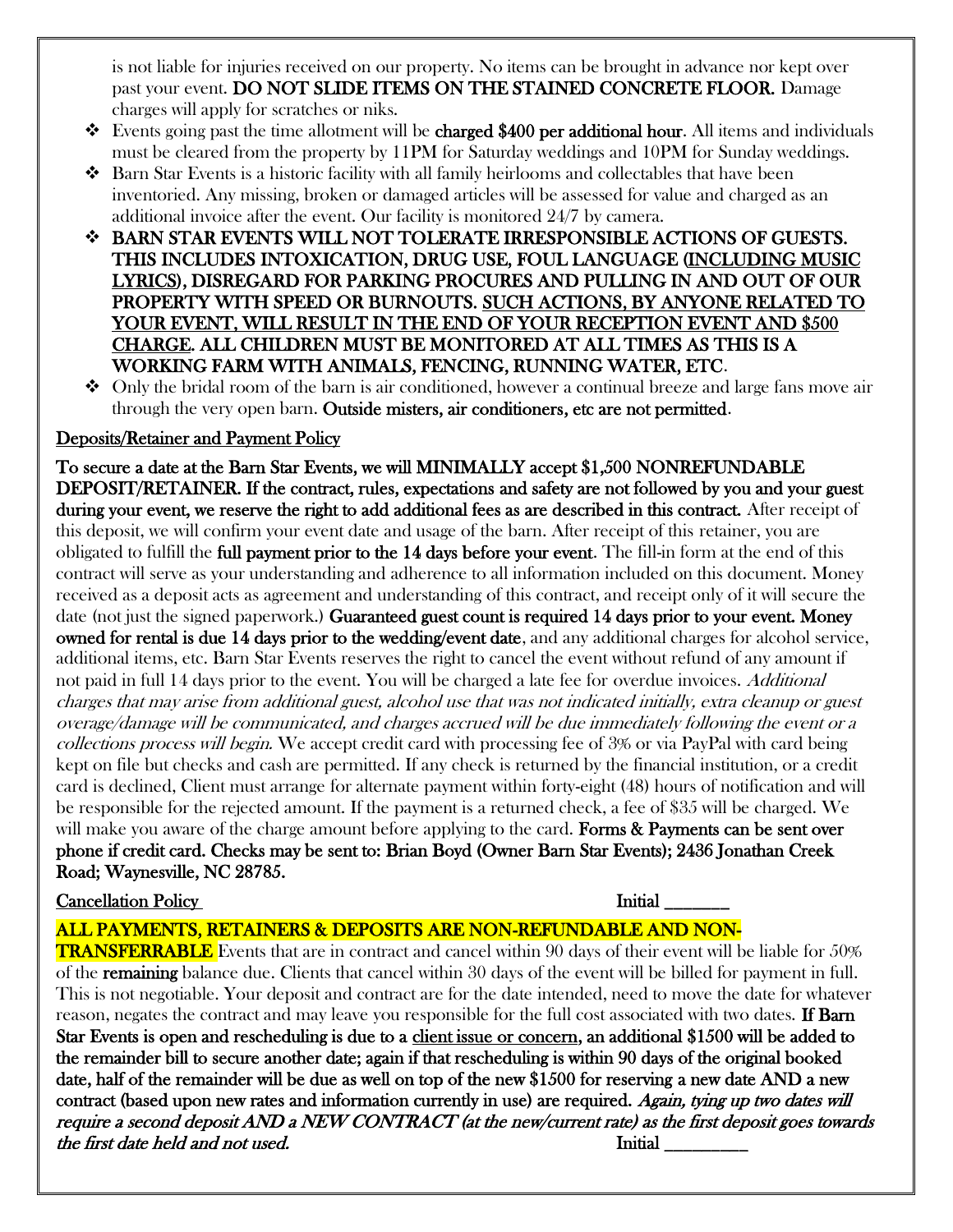# Outside Vendors

At Barn Star Events, we support other local businesses. We can provide a list of caterers and area restaurants that provide catering, but coordination, setup, payment and execution of food, beverage, decorations, linens, bakers, musicians, etc. are solely and completely up to you. WE STRONGLY RECOMMEND AT LEAST **A DAY OF COORDINATOR** for your wedding party planning and ceremony assistance; as well as for the flow of events for your reception. We do not have the staffing to assist with the wedding ceremony and reception activities.

Any outside vendor that requires special electrical hook-ups, unique animals, special attractions, etc. must be made aware of in advance to Barn Star Events and approved, as well as you must provide full details regarding their role in any particular event (i.e. contact name and phone number, arrival/set up time, etc.) **ANY FOOD** 

TRUCKS NEED TO BRING AND USE THEIR OWN GENERATOR AS WE DO NOT HAVE RESOURCES TO POWER THAT EQUIPMENT. This goes for any additional electrical use beyond standard service in the barn. All cleanup must be done by the caterer or done by you or there will an additional charge. We do not have a commercial kitchen, only a staging area and appliances for reheating. We do have a commercial ice maker for vendor/client use. NO ONSITE FOOD PREPARATION. Caterers are encouraged to be from state-inspected food institution and currently hold a passing sanitation grade, however, if you choose not to do so, any food-born illness or contamination/sickness of any guests is NOT our responsibility and Barn Star Events WILL NOT be held liable.

Vendors, photographers & decorators, etc. are asked to work with us in a courteous and respectful manner. Music played at your event MUST BE DONE BY A DESIGNATED INDIVIUDAL YOU ASSIGNED, AND HE OR SHE PRESENT AT LEAST 45 MINUTES BEFORE THE EVENT. If not, and Barn Star Event staff must assist with music in any way, an additional charge of \$200 will be billed. Music must be kept at a reasonable and respectful level for our community, contain no profanity or vulgar lyrics and must end at 10PM or earlier.

Note: Vendors not incompliant with the conditions of Barn Star Events will asked to leave and not be allowed on property at the time of the event or future events.

### Alcoholic Beverages **Initial**

Barn Star Events demands strict adherence to state laws regarding alcohol consumption during your WEDDING event. The serving of alcohol (ONLY BEER, WINE, or champagne- provided by you) at your WEDDING RECEPTION event will require payment of an additional \$400 for additional serving staff, liability insurance & monitored storage (alcohol is only accessible during the actual event, not during preparation) and additional insurance costs. There is an additional charge for alcohol consumption and service during Friday rehearsal for up to 2 hours. THERE IS ABSOLUTELY TO BE NO LIQUOR ON THE PROPERTY ANYWEHRE AND AT ANY TIME. Anyone possessing liquor will be asked to leave. No serving to anyone under 21 and those in questions will be asked to show ID. There will be no alcohol service permitted if either the bride or groom are under the age of 21. PLEASE NOTE: THERE IS TO BE NO alcohol consumption in parking area OR going to and from the man cave once the wedding has started. Our alcohol policy is available at any time for review. If you decide to offer BEER OR WINE during your event, you must understand and adhere to the following:

a. Any and all liabilities arising from the consumption of alcoholic beverages on the premises are the responsibility of you, the Client. This includes behavior, physical, emotional, or verbal conflict or injury and driving impairment and subsequent damage as a result. All North Carolina State Laws and Federal Laws must be adhered to at all times.

b. Clients are required to get day of insurance for any and all events held at Barn Star Events. Find your own provider or use <https://nuptial.typeform.com/to/V0i3TEOY.> A copy is required 14 days prior to event date.

c. Clients are required to obtain a Limited Special Occasion Insurance and or permit for any event held at Barn Star Events when Beer and Wine are being served. This may be obtained at [www.nabc.com.](http://www.nabc.com/) Client must provide a copy of this permit to Barn Star Events.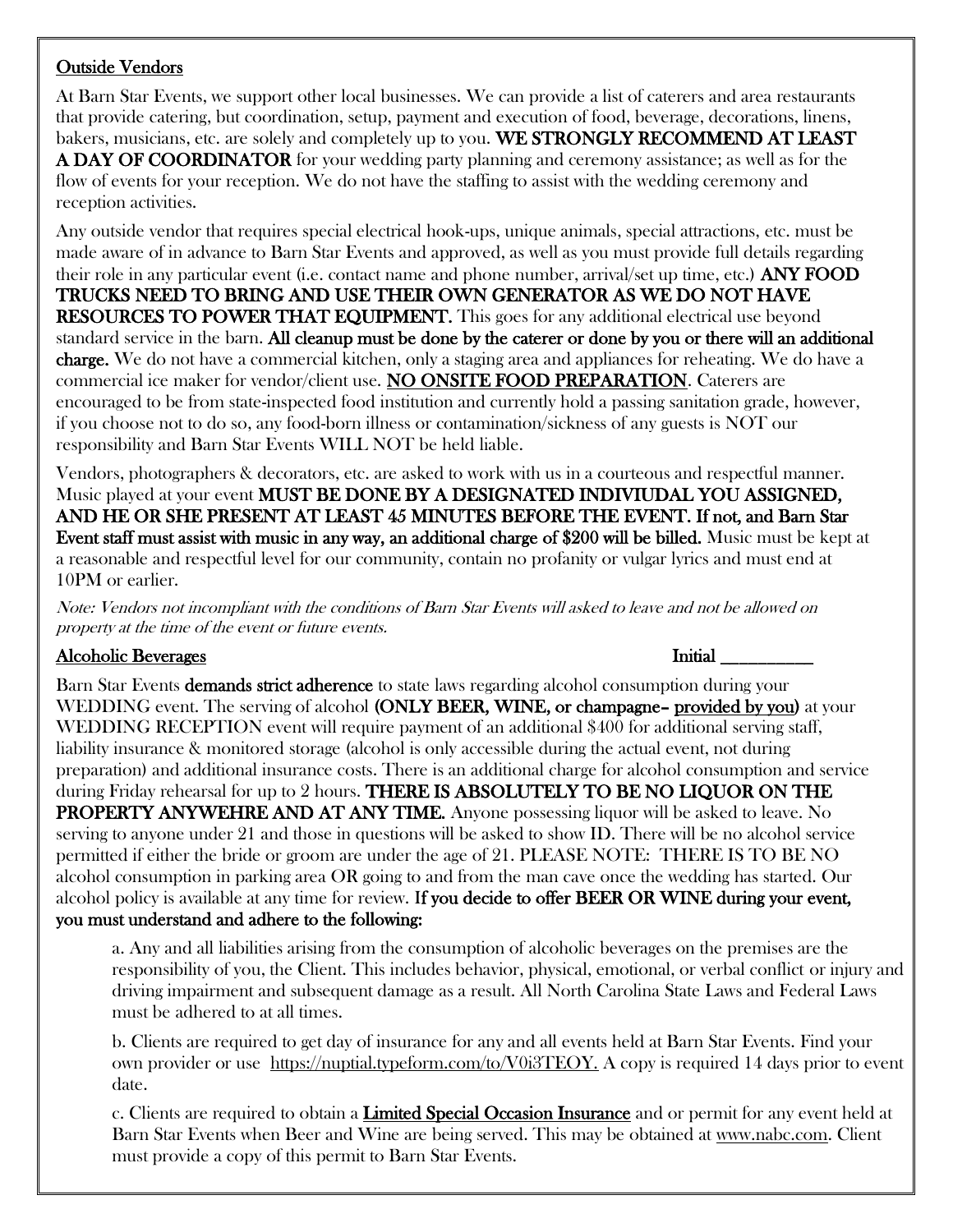Service requirements are as follows:

i. All alcohol must be provided by a single person with their name listed as responsible for alcohol provided to BSE. Any beer and wine can ONLY be served by an approved Barn Star Events staff hired for the event which we assign. No consumption by client or guest without dispensing from staff during event time only. (Consumption is only during event hours.) Barn Star Events monitors dressing areas, preparation areas and outside areas during the event use.

ii. No alcohol can be served unless there is also food provided and you must provide all.

iii. Service will be closed at least 30 minutes before Client's tear down time begins or at the need of designate staff due to issues with guest actions/behavior

Iv. One (1) bartender is a minimum requirement, additional staff may be necessary to ensure adequate service levels at an additional cost depending on the number of guests. These basic rules apply to the serving of beer and wine (and/or champagne) only.

d. Barn Star Events reserves the right to evict Clients and/or their guests from the property or to close the bar at any time during the event. Guests will NOT be allowed to bring their own alcohol to the event. Additionally at NO TIME will any guests be allowed to return or go back and forth to their vehicle or the man cave during the event. Also a separate and extensive agreement may be required for your review and agreement in the confirmation paperwork as well.  $\mathbf{A}$  \$1,000 fee/fine will be applied if drinking liquor or unapproved, not served beer or wine.

As mentioned, Barn Star Events staff will be onsite during your event to assist with parking, guest services, etc. A staff/security are REQUIRED at all private events where alcoholic beverages are served; \$400 is the cost for use of alcohol and does NOT include beer, wine, or champagne (you must provide). We do not support underage drinking and reserve the right to check I.D. as well as refuse service to anyone showing signs of extreme intoxication and reserves the right to alert local law enforcement whenever necessary. Failure to comply will result in immediate ending of event and additional fees for violation of this contract.

# Wedding Rehearsals

Friday wedding rehearsals are available with a Saturday rental for additional \$1,000 (1pm-8pm). Sunday bookings must set-up, hold the event, and cleanup all in the Sunday rental, hence the reduced rate. Any additional clean-up time will charge an additional \$500. There is a flat charge for rehearsals outside of your booked event Monday –Thursday evenings for wedding rehearsal and planning only (not a rehearsal dinner) and is available for one hour max at a flat charge of \$300.

### While at Barn Star Events, Safety and Security (Other rules, regulations, requests…)

Weddings and celebrations are exciting and happy times. Barn Star Events enjoys serving families and friends at these special occasions. However, we must remind our clients and guests that responsible, respectful and clean behavior is expected. Our barn is nearly 80 years old. All the items inside are from our combined families and cannot be replaced. Please enjoy but respect our heritage. Also take notice that:

- 1) Parking should be past the driveway area in the grass starting against the holly hedges. No parking next to the barn. NO PARKING IN THE DRIVEWAY or blocking any drive access. Emergency services and handicap guests must have access to the paved walkways and entries, as well as to the back property area in case of emergency. If asked to move vehicles, please do so with respect and immediate action.
- 2) Do not drive upon or park on the pavers at either main entrances of the barn.
- 3) Please respect our grounds, buildings, property, livestock and items of Barn Star Events. Barn Star Events is part of a working farm. We have livestock and agricultural crops year round. Please dispose of trash. No artificial flower petals or loose synthetic decorations inside or outside of the barn. Absolutely no glitter. Do not feed any animals without assistance from staff.
- 4) Smoking or vaping is allowed **outside only** where sand buckets are placed. Please extinguish cigarettes and cigars in those buckets ONLY.
- 5) Also please take care of our floor. It is stained concrete by hand, by us. Please don't slide or drag items across the floor, use tape or set tubs directly in the floor that leak or have condensation without using towels or soft absorbent material underneath.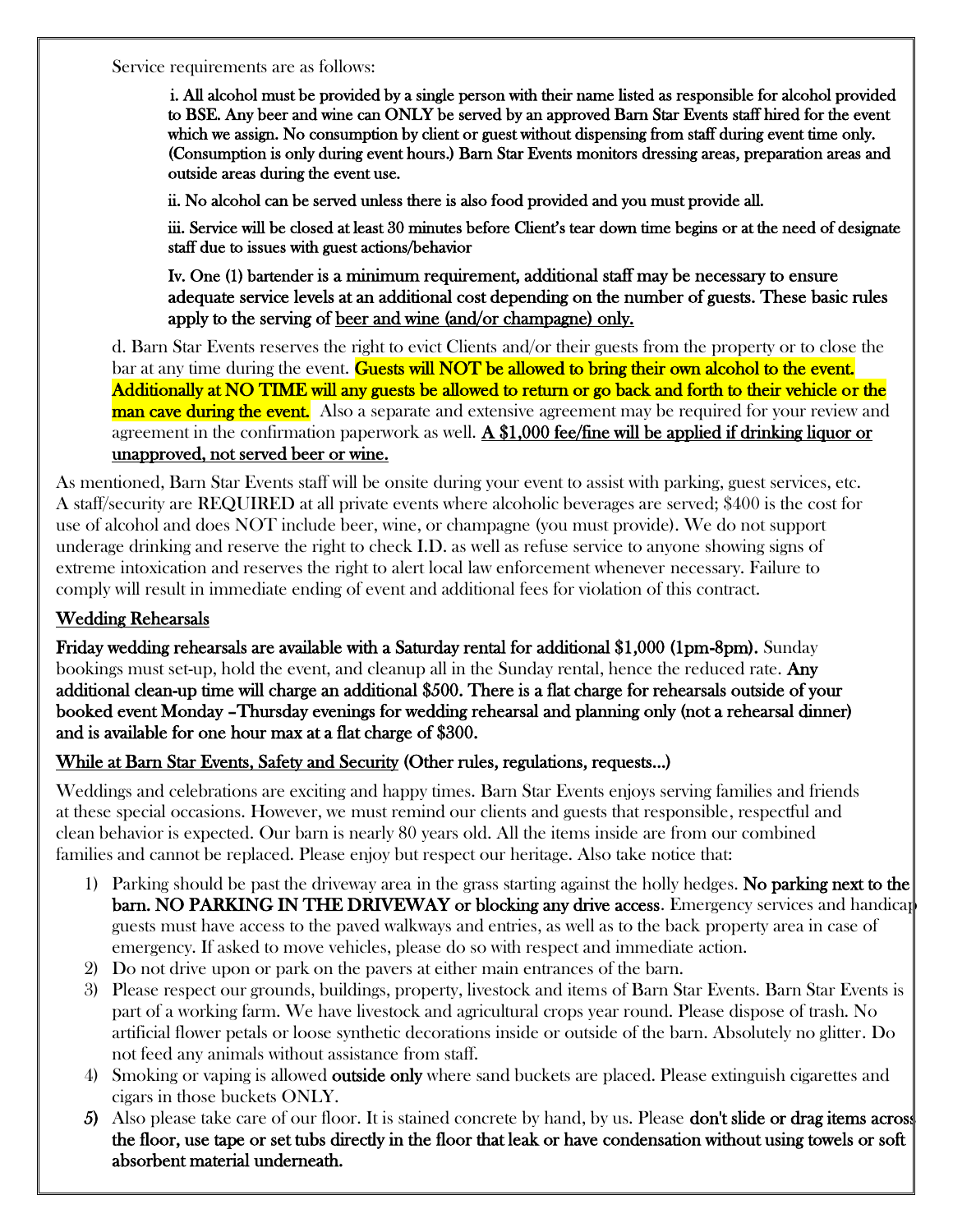6) We ask that children in attendance be with supervision of a parent, guardian or adult guest at all times.

The client will be liable for any and all damages (including those of your guests) to the facility or grounds that occur during the event. Damages also include rental items found missing/stolen/damaged during the Event. All items and personal belongings brought into the barn and grounds must be cleared at the end of your event. Violation of any rules, regulations or responsibilities will result in additional fees. If the cost of damage is not paid immediately, or within seven days, legal action will be taken.

Fees are in violation of agreement to their specific area of this contract and will be invoiced at the conclusion of your event and are within 7 days to avoid collection and legal action.

Add-on alcohol service and additional food service assistance request is due a minimum of 14 days prior to your wedding. Payment for these services is due before or upon your arrival. Additional add-ons can be invoiced and paid at the conclusion of your event.

Our agreement details are to protect the usage of our facility and our business into the future, as well as for you the individual and/or agency responsible for the event. We ask for upfront and accurate information from you and in turn will always do the same. Barn Star Events reserves the right to photograph any event in a "non*‐*specific" manner to obtain images of our event facilities in use unless you notify us of the contrary. These photographs may be used in general promotional materials including Web site photo galleries, Facebook, Instagram, and Snapchat, etc.